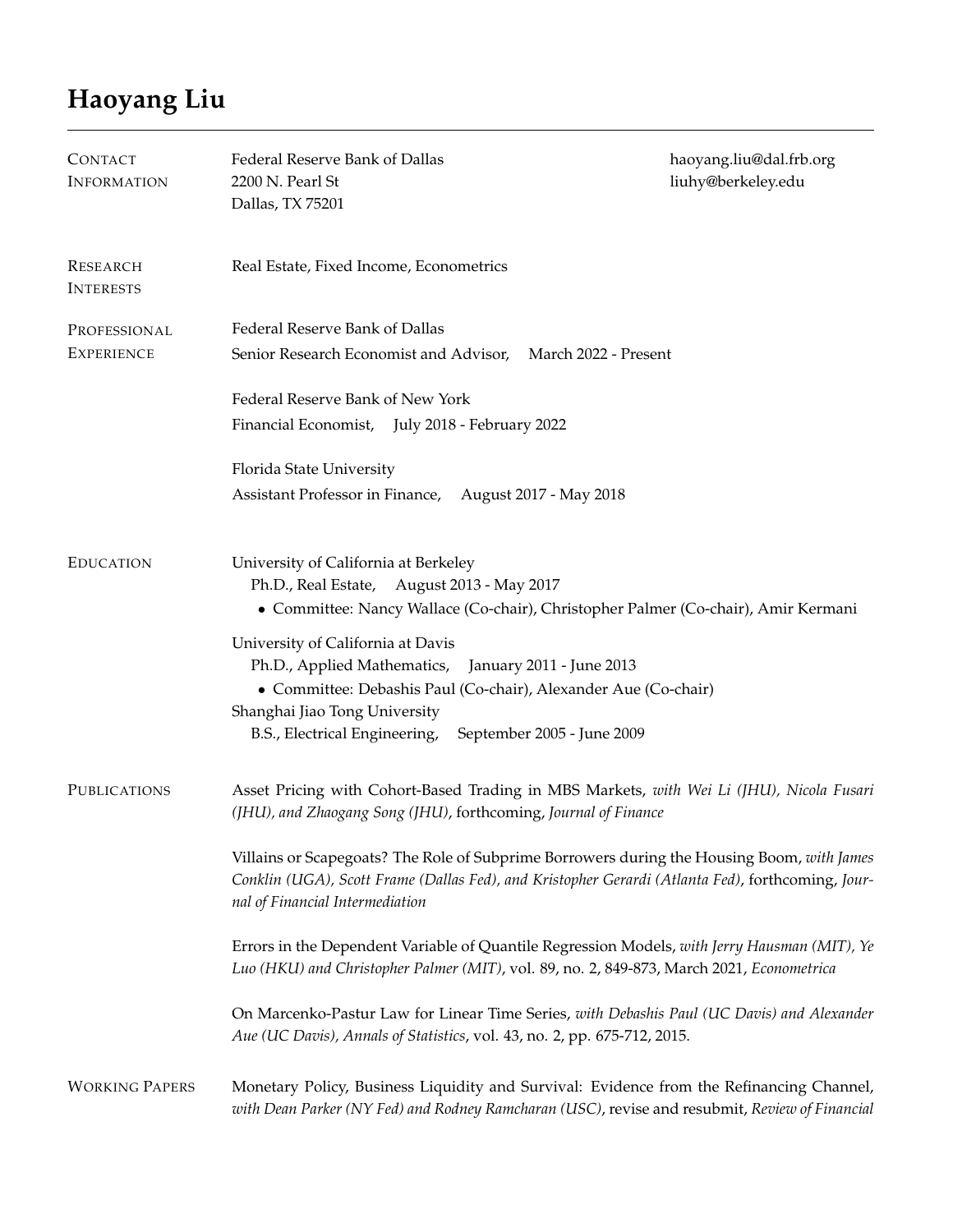## *Studies*

Dealers and the Dealer of Last Resort: Evidence from MBS Markets in the COVID-19 Crisis, *with Jiakai Chen (U Hawaii), Asani Sarkar (NY Fed), and Zhaogang Song (JHU)*, reject and resubmit, *Management Science*

Moving to Better Opportunities? Housing Market Responses to the Top X Percent Policy, *with Yang Song (Colgate) and Xiaohan Zhang (Dallas Fed)*, revise and resubmit, *Regional Science and Urban Economics*

Credit Supply Shocks, Housing Demand, and Borrowing Behavior *with James Conklin (UGA) and Calvin Zhang (Philadelphia Fed)*

Are Stated Expectations Actual Beliefs? New Evidence for the Beliefs Channel of Investment Demand, *with Christopher Palmer (MIT)*

Defragmenting Markets: Evidence from Agency MBS, *with Zhaogang Song (JHU) and James Vickery (Philadelphia Fed)*

Can Housing Compete with Financial Assets? Evidence from the Horse's Mouth, *with Andrew Haughwout (NY Fed) and Xiaohan Zhang (Dallas Fed)*

| <b>TEACHING</b>   | Florida State University                                                                                                                                                                   |                                              |  |
|-------------------|--------------------------------------------------------------------------------------------------------------------------------------------------------------------------------------------|----------------------------------------------|--|
| <b>EXPERIENCE</b> | Instructor                                                                                                                                                                                 |                                              |  |
|                   | Investments (Undergraduate)<br>Asset Pricing (Ph.D.)                                                                                                                                       | January - May 2018<br>January - May 2018     |  |
|                   | University of California, Berkeley                                                                                                                                                         |                                              |  |
|                   | Graduate Student Instructor (Teaching Assistant)                                                                                                                                           |                                              |  |
|                   | MBA Real Estate Investment and Market Analysis                                                                                                                                             | January - May 2015                           |  |
|                   | <b>MFE Asset Backed Securitization</b>                                                                                                                                                     | August - October 2015, August - October 2016 |  |
|                   | <b>MFE</b> Investment and Derivatives                                                                                                                                                      | April - May 2015                             |  |
| PROFESSIONAL      | Journal Referee                                                                                                                                                                            |                                              |  |
| <b>ACTIVITIES</b> | Management Science, Real Estate Economics, Bernoulli, Journal of Applied Statistics, Information and<br>Inference, Transactions on Information Theory, Statistical and Probability Letters |                                              |  |
|                   | Program Committee Member<br>MFA (2022), MFA (2021), MFA (2019), FSU SunTrust Conference (2018)                                                                                             |                                              |  |
|                   | Discussant<br>FIRS (2021), MFA (2021), AREUEA (2021) × 2, AREUEA (2020), OSU Real Estate PhD Conference<br>(2019), Notre Dame Real Estate Roundtable (2018)                                |                                              |  |
|                   | Panelist<br>AREUEA Ph.D. Session (2019), AsRES/AREUEA/GCREC Ph.D. Mentoring Session (2021)                                                                                                 |                                              |  |